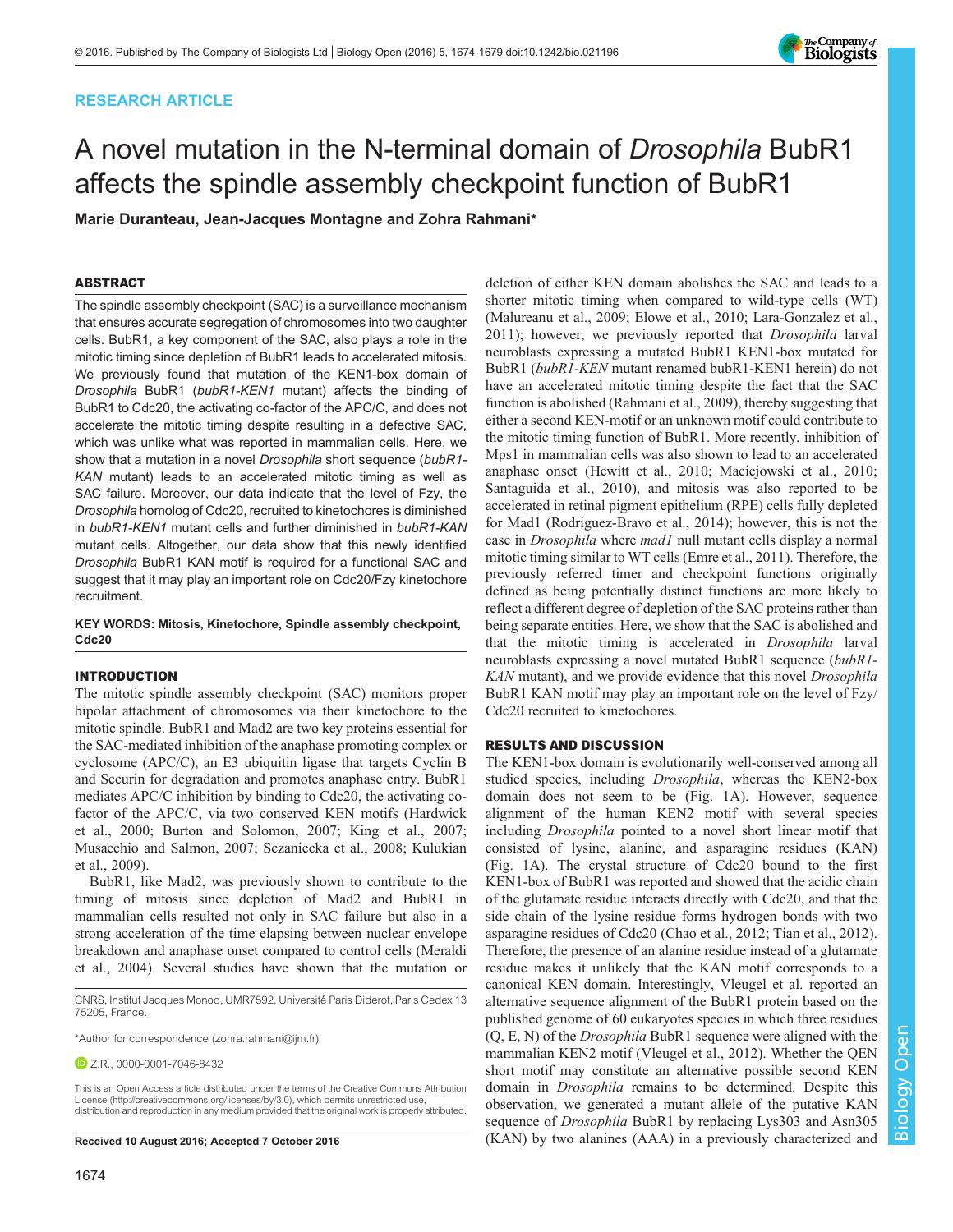<span id="page-1-0"></span>

 $\alpha$ -Tubulin -  $\longrightarrow$  - 55 kD wb: anti- $\alpha$ -Tubulin

## Fig. 1. Structure of BubR1-KEN1 and BubR1- KAN mutations and expression levels of the various BubR1 WT, BubR1-KEN1 and BubR1-KAN mutant transgenes.

(A) Sequence alignments of the KEN1 box (left) and the KEN2 or KAN box (right) in Drosophila melanogaster, Mus musculus, Homo sapiens, Saccharomyces Cerevisiae, and

Saccharomyces Pombe. Residues altered in bubR1-KEN1 and in bubR1-KAN mutants are indicated in red. (B) Western blot showing equivalent expression levels of homozygous transgenic lines expressing RFP-BubR1 WT, RFP-BubR1-KEN1 and RFP-BubR1-KAN in the  $bubR1<sup>1</sup>$  null mutant background. Extracts of dissected larval brains were normalized for total protein before loading of the gel. The same blot was stripped and reprobed with tubulin antibody to verify that equal amount of protein extracts were loaded on each lane.

fully functional mRFP-BubR1 construct ([Buffin et al., 2005\)](#page-5-0). Several transgenic lines were established, and they were all capable of rescuing the lethality observed with the  $bubRI<sup>1</sup>$  null mutation, similar to that reported for the *bubR1-KEN* mutation ([Rahmani](#page-5-0) [et al., 2009\)](#page-5-0). Moreover, the RFP-BubR1 WT, RFP-BubR1-KEN1, and RFP-BubR1-KAN transgenes (expressed in a  $bubRI<sup>1</sup>$ homozygous null genetic background) showed similar levels of expression (Fig. 1B). These flies of genotype  $bubRI^1$ ;  $P[w+,$ mRFP-bubR1-KAN] will be called hereafter bubR1-KAN mutant flies. We then tested the functionality of the SAC in bubR1-KAN mutant cells by treating WT or *bubR1-KAN* mutant cells with colchicine, a microtubule depolymerizing agent. We found that, unlike WT neuroblasts for which the mitotic density rose threefold, bubR1-KAN neuroblasts failed to arrest in mitosis after 1 h colchicine treatment ([Table S1\)](http://bio.biologists.org/lookup/doi/10.1242/bio.021196.supplemental) thereby indicating that bubR1- KAN mutant neuroblasts were checkpoint defective. The fact that the RFP-BubR1-KAN transgene rescues in a single copy the lethality of  $bubRI<sup>1</sup>$  mutant homozygotes ([Table S1\)](http://bio.biologists.org/lookup/doi/10.1242/bio.021196.supplemental) indicates that the transgene is fully functional and argues against the possibility that the defective SAC observed in bubR1-KAN mutant neuroblasts may be due to a disruption of the BubR1 structure or its stability.

We previously found that, unlike what was reported in mammalian cells ([Meraldi et al., 2004](#page-5-0); [Malureanu et al., 2009](#page-5-0); [Elowe et al., 2010](#page-5-0); [Lara-Gonzalez et al., 2011\)](#page-5-0), mutation of the KEN1-box domain of Drosophila BubR1 did not accelerate the mitotic timing despite resulting in a defective SAC [\(Rahmani et al.,](#page-5-0) [2009](#page-5-0)). Therefore, we looked at WT, bubR1-KEN1 and bubR1-KAN mutant cells by live imaging to measure the mitotic timing. For this, we followed kinetochores by employing GFP-tagged Rod, a kinetochore protein that is part of the RZZ complex ([Buffin et al.,](#page-5-0) [2005\)](#page-5-0). Whereas WT neuroblasts spent an average of  $9.1\pm0.6$  min [\(Fig. 2](#page-2-0)A,B; [Movie 1](http://movie.biologists.com/video/10.1242/bio.021196/video-1)) between nuclear envelope breakdown (NEB) and the anaphase onset, bubR1-KAN mutant neuroblasts showed an accelerated mitotic timing with an average of  $6.8 \pm 1.1$  min ([Fig. 2A](#page-2-0), C; [Movie 3\)](http://movie.biologists.com/video/10.1242/bio.021196/video-3). bubR1-KEN1 mutant neuroblasts showed no change in mitotic timing, as previously reported in Drosophila (9.3±0.7 min, [Fig. 2A](#page-2-0),D; [Movie 2\)](http://movie.biologists.com/video/10.1242/bio.021196/video-2). These observations suggest that the KEN domain and the KAN sequence may have distinct effects on the Drosophila BubR1-mediated mitotic timing.

Mad2 and BubR1, along with Bub3, inhibit the APC/C by binding Cdc20, a cofactor of the APC/C. This assembly is called the mitotic checkpoint complex (MCC) and it inhibits the activity of the APC/C towards certain key substrates required for anaphase onset [\(Sudakin et al., 2001; Tang et al., 2001](#page-5-0)). Meraldi et al. previously showed that the maintenance of a minimum mitotic timing interval in HeLa cells was dependent on Mad2 and BubR1 ([Meraldi et al.,](#page-5-0) [2004\)](#page-5-0). Interestingly, Li et al. showed that the recruitment of Cdc20 to the kinetochores in Drosophila neuroblasts is dependent only on BubR1 but not Mad2 ([Li et al., 2010](#page-5-0)). Therefore, we asked if bubR1-KEN1 or bubR1-KAN mutations were affecting the BubR1 mediated recruitment of Cdc20 to the kinetochores.

We measured quantitatively the kinetochore recruitment of GFP-tagged Fzy in WT, bubR1-KEN1, and bubR1-KAN mutant cells. In WT neuroblasts, GFP-Fzy was at first cytoplasmic and then entered the nucleus at NEB. Right after the NEB, GFP-Fzy signal appeared on kinetochores and stayed visible until anaphase onset ([Fig. 3](#page-2-0)C; [Movie 4\)](http://movie.biologists.com/video/10.1242/bio.021196/video-4). GFP-Fzy behaved similarly in bubR1- KEN1, and bubR1-KAN mutant cells [\(Fig. 3D](#page-2-0), E; [Movies 5](http://movie.biologists.com/video/10.1242/bio.021196/video-5) and [6](http://movie.biologists.com/video/10.1242/bio.021196/video-6));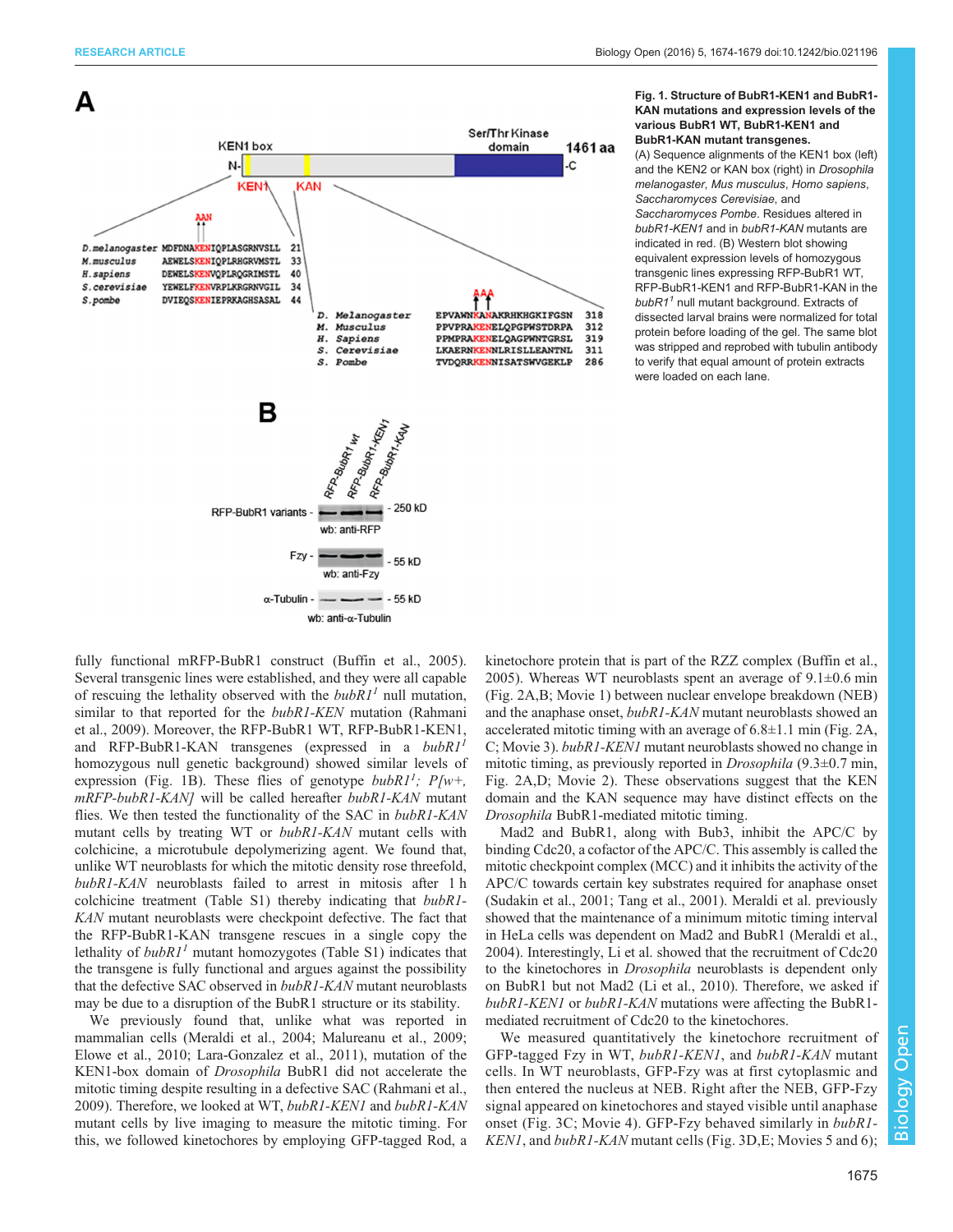<span id="page-2-0"></span>

Fig. 2. Mitotic timing in bubR1-KEN1, bubR1-KAN mutant neuroblasts. (A) Comparative mitotic timing of WT, bubR1-KEN1 and bubR1-KAN mutant cells. NEB is defined as when GFP-Rod begins to be visible on kinetochores. bubR1-KEN1 cells (red squares) show no change in mitotic timing relative to WT cells (9.3 min vs 9.1 min, P>0.5). bubR1-KAN cells (pink squares) enter anaphase earlier than WT cells (blue diamonds) (6.8 min vs 9.1 min, P<0.005). (B-D) Still frames extracted from typical movies used for the determination of the mitotic timing (from NEB to anaphase). See also Movies [1,](http://movie.biologists.com/video/10.1242/bio.021196/video-1) [2](http://movie.biologists.com/video/10.1242/bio.021196/video-2), [3](http://movie.biologists.com/video/10.1242/bio.021196/video-3). n, number of cells analyzed; s.d., standard deviation. Scale bars: 5 µm.

however, the level of GFP-Fzy recruited to the kinetochores right after NEB was lower in bubR1-KEN1 mutant cells than in WT cells, and reduced even further in bubR1-KAN mutant cells

(Fig. 3A). Therefore, both BubR1 KEN1 and BubR1 KAN mutations do seem to have an influence on the recruitment of Fzy to kinetochores.



Fig. 3. Quantitative analysis of GFP-Fzy signal at kinetochores in BubR1 WT, bubR1-KEN1 and bubR1-KAN mutant neuroblasts. (A) The level of GFP-Fzy signal recruited at the kinetochores is lower in bubR1-KEN1 (red diamonds), and even further reduced in bubR1-KAN (pink squares) mutant neuroblasts compared to the WT cells (blue squares). Values represent the mean and the s.e.m. (error bars) derived from approximately 40 kinetochores from 8 cells. (B) The level of RFP-BubR1 WT (blue diamonds), RFP-BubR1-KEN1 (red diamonds) and RFP-BubR1-KAN (pink diamonds) signal recruited at kinetochores is similar. (C-E) Still frames taken from representative movies used for the quantification of GFP-Fzy as well as for the quantification of RFP-BubR1 WT, RFP-BubR1-KEN1 and RFP-BubR1-KAN in WT, bubR1-KEN1 and bubR1-KAN mutant cells. See also Movies [4,](http://movie.biologists.com/video/10.1242/bio.021196/video-4) [5,](http://movie.biologists.com/video/10.1242/bio.021196/video-5) [6.](http://movie.biologists.com/video/10.1242/bio.021196/video-6) n, number of cells analyzed. Scale bars: 5 um.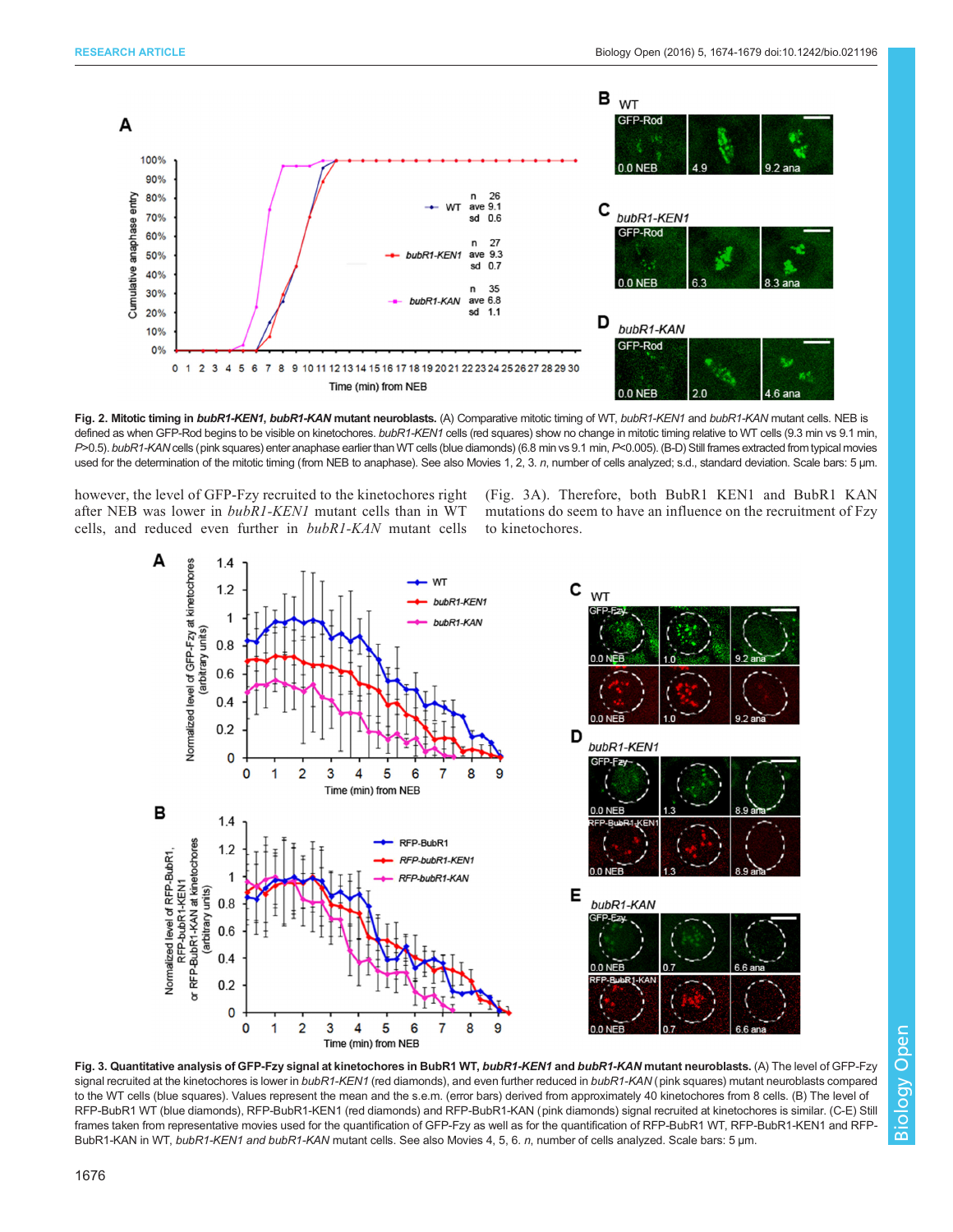Recruitment of Cdc20 to kinetochores in HeLa cells was previously shown to be dependent on both BubR1 and Mad2, and deletion of the BubR1 KEN1 domain abrogated the interaction with Cdc20 and Mad2 whereas deletion of the BubR1 KEN2 domain had no effect on the interaction [\(Lara-Gonzalez et al., 2011](#page-5-0)). In contrast, kinetochore recruitment of Cdc20/Fzy in Drosophila neuroblasts was reported to be independent of Mad2 and to require only BubR1 [\(Li et al., 2010\)](#page-5-0). Therefore, the lower level of GFP-Fzy recruited in bubR1-KAN and bubR1-KEN1 mutant cells versus BubR1 WT cells may be due to a difference in the kinetochores recruitment levels of BubR1-KAN and BubR1-KEN1 compared to BubR1-WT. To examine this possibility, we measured quantitatively the recruitment of these two mutant proteins to kinetochores as well as the WT protein during mitosis by expressing RFP-tagged forms of BubR1 WT, BubR1-KEN1 or BubR1-KAN in the  $bubRI<sup>1</sup>$  null genetic background. Our results showed that they are all recruited to the kinetochores to the same level and the levels followed the same profile over time [\(Fig. 3B](#page-2-0)). Moreover, the protein expression level of the RFP-BubR1 WT, RFP-BubR1-KEN1 and RFP-BubR1-KAN is equivalent [\(Fig. 1](#page-1-0)B). Therefore, the difference in GFP-Fzy recruitment at the kinetochores is not due to different levels of BubR1-KAN or BubR1-KEN1 vs BubR1 WT at kinetochores. Moreover, our findings indicate that in bubR1-KEN1 mutant cells (in which the KAN sequence is functional) higher levels of Fzy are recruited to the kinetochores compared to the *bubR1-KAN* mutant cells (in which the KEN1 motif is functional). Therefore, these data suggest that the *Drosophila* BubR1 KAN motif may have an important role in Cdc20/Fzy kinetochore recruitment. Interestingly, several studies reported the identification of additional conserved motifs in human BubR1: an internal Cdc20 binding domain (IC20BD), also named Phe-box (for its phenylalanine containing region), a D-box located downstream of the Phe-box and the ABBA motif which encompasses the Phe-box ([Lischetti et al., 2014; Di](#page-5-0) [Fiore et al., 2015](#page-5-0); [Diaz-Martinez et al., 2015\)](#page-5-0). These motifs were shown to contribute to Cdc20 binding and its recruitment to kinetochores [\(Lischetti et al., 2014](#page-5-0); [Di Fiore et al., 2015](#page-5-0)), and, although they were not essential for the SAC per se, they appeared to make the SAC more efficient [\(Lischetti et al., 2014; Di Fiore et al.,](#page-5-0) [2015](#page-5-0); [Diaz-Martinez et al., 2015\)](#page-5-0). Similarly, the Drosophila BubR1 KAN motif is also important for the recruitment of Cdc20/Fzy to

kinetochores. However, unlike the IC20BD/Phe-box/ABBA motif, the Drosophila BubR1 KAN motif is required for the SAC.

Previous studies have shown that depletion of Mad1, Mad2, BubR1, or Mps1 result in an acceleration of mitosis, thereby indicating that these proteins specify the duration of the mitotic timing ([Meraldi et al., 2004; Hewitt et al., 2010; Maciejowski et al.,](#page-5-0) [2010; Santaguida et al., 2010](#page-5-0); [Rodriguez-Bravo et al., 2014\)](#page-5-0). These proteins can also inhibit the APC/C independently of their kinetochore localization by assembling a cytosolic MCC [\(Kulukian et al., 2009](#page-5-0); [Malureanu et al., 2009\)](#page-5-0). Our data suggest that the duration of the mitotic timing in Drosophila is correlated with the amount of Cdc20/Fzy recruited to kinetochores and that a new Drosophila KAN short motif may act by recruiting additional Cdc20/Fzy protein. However, these data cannot exclude the possibility that the pool of MCC required for a normal mitotic timing can still be assembled in the cytoplasm even if the bubR1- KAN mutant retains its kinetochore association. If this is the case, then preventing BubR1 from being recruited to kinetochores should not affect the assembly of the cytoplasmic pool of MCC required for a normal mitotic timing, and consequently cells should not have an accelerated mitotis. Therefore, in order to address this possibility, we prevented BubR1 association to kinetochores by generating a mutation in the glutamate 481 (referred to as bubR1-E481K mutant and homologous to E406 in human) of the Bub3 binding region of BubR1. This conserved residue was previously shown to be essential for the interaction of BubR1 with Bub3 and for the recruitment of BubR1 to kinetochores [\(Harris et al., 2005; Larsen](#page-5-0) [et al., 2007; Derive et al., 2015\)](#page-5-0). As reported by others in mammalian cells and in Drosophila, the mutation abolished kinetochore recruitment of the BubR1-E481K construct (data not shown). We then looked at WT and *bubR1-E481K* mutant cells by live imaging to measure the mitotic timing. For this, we used RFPtagged Spc25, a kinetochore protein that is part of the Ndc80 complex, to follow kinetochores. Whereas WT neuroblasts spent an average of 9.2±0.6 min (Fig. 4A) between the NEB and the anaphase onset, bubR1-E481K mutant neuroblasts showed an accelerated mitotic timing with an average of  $7\pm2.1$  min (Fig. 4A,B; [Movie 7](http://movie.biologists.com/video/10.1242/bio.021196/video-7)). These data indicate that when BubR1 cannot be recruited to kinetochores, the mitotic timing is accelerated and supports our observation that the duration of mitotic timing in Drosophila is



Fig. 4. Mitotic timing in bubR1-E481K mutant neuroblasts. (A) Comparative mitotic timing of WT and bubR1-E481K mutant cells. NEB is defined as when RFP-Spc25 begins to be visible on kinetochores. bubR1-E481K mutant cells (brown diamonds) enter anaphase earlier than WT cells (blue diamonds) (7 min vs 9.2 min, P<0.00002). (B) Still frames extracted from typical movies used for the determination of the mitotic timing (from NEB to anaphase). See also [Movie 7.](http://movie.biologists.com/video/10.1242/bio.021196/video-7) n, number of cells analyzed; s.d., standard deviation. Scale bar: 5 µm.

Biology Open

**Biology** 

Open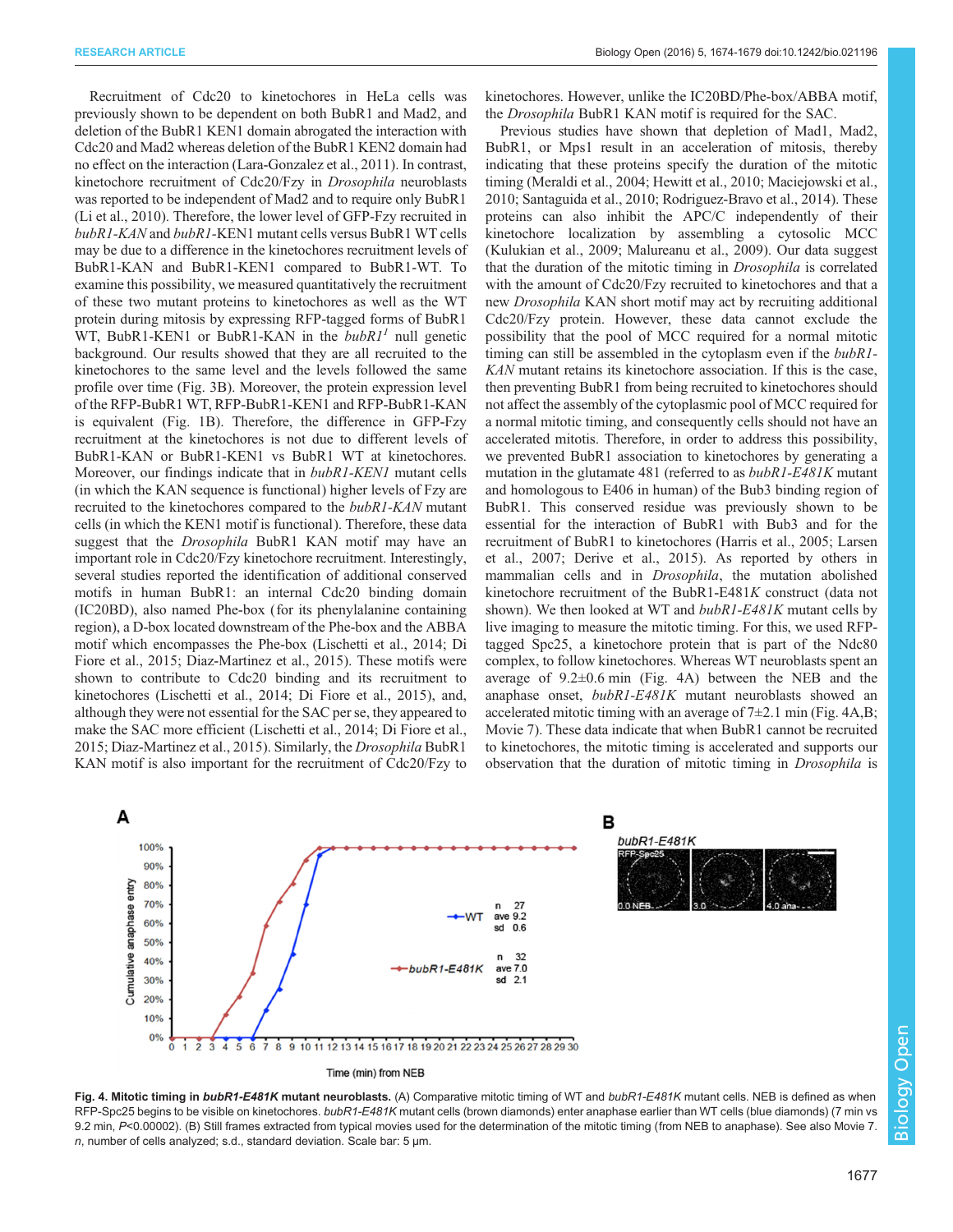RESEARCH ARTICLE Biology Open (2016) 5, 1674-1679 doi:10.1242/bio.021196

correlated with the amount of Cdc20/Fzy recruited to kinetochores. Interestingly, it was recently shown that the MCC can bind a second Cdc20 that is already bound to the APC/C in HeLa cells and that this binding is mediated by the BubR1 KEN2 box ([Izawa and Pines,](#page-5-0) [2015](#page-5-0)). Thus, even though the BubR1 KEN1 box is essential to form the core MCC that prevents the activation of the APC/C, these observations argue that the BubR1 KEN2 box is necessary to rapidly inhibit the pool of Cdc20 already bound to the APC/C [\(Izawa and Pines, 2015](#page-5-0)). Our observation that the level of Cdc20/ Fzy recruited to kinetochores is diminished in bubR1-KAN mutant cells compared to bubR1-KEN mutant and WT cells suggests that the bubR1-KAN mutant may recruit Cdc20/Fzy less efficiently to kinetochores. However, we cannot presently exclude the possibility that the accelerated timing observed in the bubR1-KAN mutant could also be due to its inability to inhibit the pool of Cdc20/Fzy already bound to the active APC/C. Altogether, our data show that this newly identified Drosophila BubR1 KAN motif is required for a functional SAC and suggest that it may play an important role on Cdc20/Fzy kinetochore recruitment.

# MATERIALS AND METHODS

#### Fly stocks

GFP-Rod, RFP-Spc25, bubR1-KEN and bubR1<sup>1</sup> mutants have been described previously [\(Basu et al., 1999](#page-5-0); [Logarinho et al., 2004; Buffin et al., 2005,](#page-5-0) [2007; Schittenhelm et al., 2007](#page-5-0); [Rahmani et al., 2009\)](#page-5-0). GFP-Fzy transgenic line was obtained from the laboratory of Jordan Raff (University of Oxford, Oxford, UK) and described previously [\(Raff et al., 2002](#page-5-0)).

## Cytology

Third instar larval brains were dissected in 0.7% NaCl and directly fixed and stained in aceto-orcein as previously described [\(Williams et al., 2003](#page-5-0)). The mitotic density (average number of mitotic cells per microscopic field) in response to colchicine-induced depolymerization of microtubules and the aneuploidy rates [\(Table S1\)](http://bio.biologists.org/lookup/doi/10.1242/bio.021196.supplemental) were determined as previously described [\(Rahmani](#page-5-0) [et al., 2009\)](#page-5-0). Cells were observed by phase-contrast microscopy using a Nikon Microphot microscope and a Zeiss 63X phase contrast objective.

## In vivo observation of larval neuroblasts and quantitative immunofluorescence

Wild-type, bubR1-KEN1, bubR1-KAN, bubR1-E481K wandering third instar larvae were dissected in Shields and Sang M3 insect medium (Sigma) supplemented with  $10\%$  fetal bovine serum (FBS) and penicillinstreptomycin. Three to four larval brains were immediately transferred into 15 µl M3 medium supplemented with 10% FBS, penicillinstreptomycin,  $10 \mu g/ml$  insulin and  $5 \mu g/ml$  of fly extract. Brains were mounted on a standard membrane (Yellow Springs Instruments, Yellow Springs, Ohio) and placed on a stainless steel slide as previously described ([Kiehart et al., 1994](#page-5-0)).

Brains were imaged with a Perkin Elmer Ultraview spinning disk confocal head mounted on a Zeiss Axiovert microscope with a 100× (N.A. 1.4) lens and a  $1 \times$  binning. At 20-s intervals, Z-series consisting of no more than seven 1-µm steps were acquired. Time-lapse image series were converted into movies using Metamorph (Universal Imaging) and ImageJ software and were processed using Adobe Photoshop. All movies frames are maximum intensity projections. GFP-Rod (or RFP-Spc25) signal was used to monitor the mitotic timing between NEB and anaphase onset. Nuclear envelope breakdown (NEB) was defined as when the GFP-Rod (or RFP-Spc25) signal began to be visible on kinetochores. Anaphase onset was defined as the moment sister kinetochores (marked with the GFP-Rod or the RFP-Spc25 signal) began to separate. In some movies ([Fig. 3D](#page-2-0),E), we followed RFP-BubR1, in which case NEB was defined as the moment RFP signal on kinetochores begins to rapidly intensify [since some signal is present even in prophase [\(Buffin et al., 2005](#page-5-0))]. The level of GFP-Fzy recruited at kinetochores was quantitatively measured by expressing one copy of GFP-Fzy in WT, bubR1-KEN1, or bubR1-KAN neuroblasts. Films were processed as above and ImageJ was used for

image quantification. Kinetochore fluorescence was quantified using the mean intensity of circle area for each kinetochore after background subtraction and bleaching correction, and normalized to the mean fluorescence intensity of the nearby cytoplasm for each time point. Values represent the mean and the s.e.m. (error bars) derived from approximately 40 kinetochores from 8 cells. Similar treatment was performed for measuring the level of RFP-BubR1-KEN1 and RFP-BubR1-KAN signals at kinetochores [\(Fig. 3](#page-2-0)B).

## Construction of bubR1-KAN and bubR1-E481K

The Drosophila N-terminal KAN sequence (Lys303 Ala304 Asn305) was mutated into Ala303 Ala304 Ala305 (AAA) by using a QuikChange II XL Site-directed Mutagenesis Kit (Stratagene) and the following primers: 5'-CCGGTGGCCTGGAATAAGGCAAATGCTAAACGCCACAAA-3' and 5'-TTTGTGGCGTTTAGCAGCTGCCGCATTCCAGGCCACCGG-3'. A NotI-SacII DNA fragment of BubR1 was used as a template.

For BubR1-E481K, mutagenizing primers were used to substitute a lysine for the glutamate 481 in the Bub3 binding domain of BubR1.

The amplified PCR fragment containing either the mutated KAN (AAA) or the mutated E481K was used to replace a corresponding NotI-SacII DNA fragment of the previously published RFP-BubR1 construct controlled by the natural bubR1 promoter [\(Buffin et al., 2005](#page-5-0)). All modifications were confirmed by sequencing. The constructs were introduced into the germ line of w1118 flies by standard methods using the helper plasmid ( pUC-hs-Δ2- 3). We obtained several independent transformants for RFP-BubR1-KAN (BubR1-KAN) and for RFP-BubR1-E481K (BubR1-E481K).

## Western blot

Proteins extracts from 5 brains of RFP-tagged BubR1 WT, BubR1-KEN1 or BubR1-KAN (each expressed in the  $bubR1<sup>1</sup>$  mutant background) third instar larvae were loaded onto 8% SDS–acrylamide gels. Proteins were transferred to nitrocellulose membrane (Protran BA 85; Schleicher-Schuell) using an electrophoretic blotting device (Mini protean 3; Bio-Rad Laboratories). Membranes were blocked for 1 h in TBST (Tris-base 20 mM pH 7.5, 150 mM NaCl, 0.1% Tween) with 5% dry milk and incubated for 1.5 h with rabbit anti-RFP (Abcam) diluted at 1:1000 in TBST plus 1% milk. After washing in TBST, the blot was incubated for 1 h at room temperature with secondary antibody of goat anti–rabbit IgG conjugated with horseradish peroxidase (Promega) diluted at 1:2500. Immunodetection was performed with the SuperSignal kit (Thermo Fisher Scientific). Membranes were stripped and incubated with rabbit anti-Fzy diluted at 1:500 (gift from Jordan Raff, University of Oxford, Oxford, UK) followed by incubation with mouse anti–α tubulin (Sigma-Aldrich) diluted at 1:4000 to verify equal loading of proteins.

#### Acknowledgements

We thank the IJM Imagery department for help in confocal acquisition. We are grateful to Christian Lehner and Jordan Raff for providing RFP-Spc25, GFP-Fzy Drosophila transgenic lines and the Fzy antibody respectively. We would like to thank Roger Karess (Institut Jacques Monod, Paris, France) for critical reading of the manuscript.

## Competing interests

The authors declare no competing or financial interests.

#### Author contributions

M.D., J.-J.M., and Z.R. performed the experiments. M.D. and Z.R. analysed the data. Z.R. wrote the manuscript.

### Funding

Z.R. was supported by the Centre National de la Recherche Scientifique (CNRS) and the Ligue Contre le Cancer - Comitéd'Ile de France. M.D. was supported by a fellowship from the Ministère de l'Enseignement Supérieur et de la Recherche, and by the Laboratory of Excellence (Labex) (ANR-11-LABX-0071), the French Government through its Investments for the Future programme operated by Agence Nationale de la Recherche (ANR) (ANR-11-IDEX-0005-02).

#### Supplementary information

Supplementary information available online at <http://bio.biologists.org/lookup/doi/10.1242/bio.021196.supplemental>